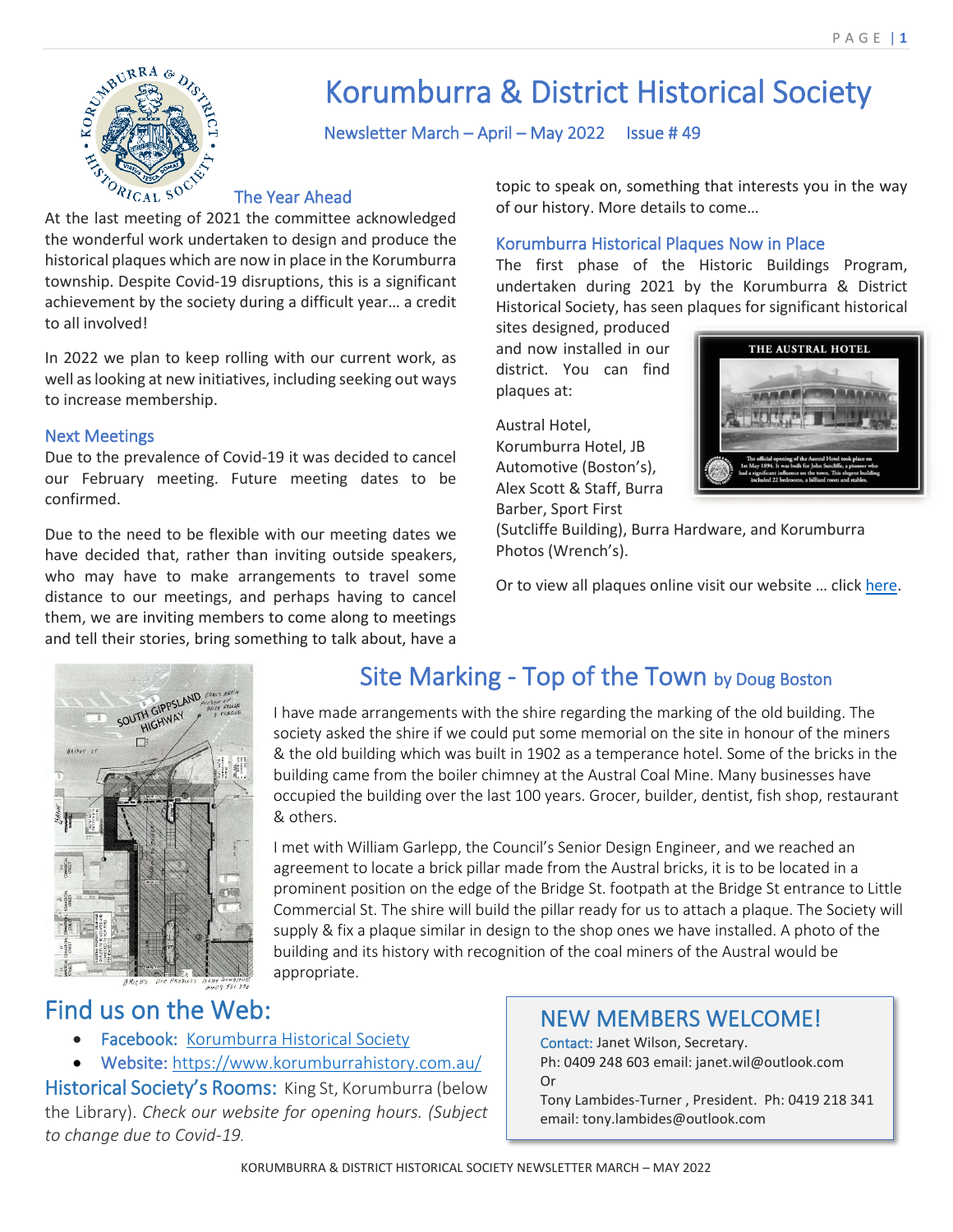# From Newspapers of the Past

## Korumburra Mechanics Institute & Railway

*Great Southern Advocate, 22nd. May 1891. From our Correspondent.*

"It will be noticed by referring to your advertising columns, that the  $2^{nd}$ . day of June has been fixed upon for the opening of the Korumburra Mechanics' Institute. This spacious edifice, measuring 70ft. x 30ft. in the clear, with two comfortable rooms attached, and constructed of hardwood and pine, is fast approaching completion. Considering that the structure has been erected in the short space of four weeks, volumes could not say more for the energy and dispatch of the contract of, Mr. Matthews, of Footscray. The execution of details, and workmanship throughout is of a high order of merit, fully satisfying the critical eye of the Clerk of Works, Mr. Eccles. In order to fittingly celebrate the great occasion, it is intended to hold a grand ball on the opening night. Everything that can be done to insure that the comfort of visitors will be carried out by the committee and Mr. Smith, the energetic secretary. The catering has been entrusted to our local confectioner, Mr. Weichart, than whom no one is better able to subdue the cravings of the inner man; and a trio of musicians is to be engaged in Melbourne, so that those who dearly love to pursue the glowing hours with flying feet, will be provided with a treat which they will recall in after days with encomium, and dwell upon with feelings of pride intensified with pleasure.

The opening of the railway to Korumburra is looked forward to as an event in the progress of the township, and will, no doubt, at some future date, be bracketed in red letters with the starting of the machinery at the colliery.

The maiden tide of prosperity appears to be sweeping over the township at present. No doubt as with man, there is also a tide in the affairs of townships, which, taken at the flood, leads to fortune. During the week several allotments have been denuded of scrub, and in its stead houses are springing up with surprising rapidity.

The case of petitioners for severance from Woorayl and annexation to South Riding of Buln Buln is to be heard on  $27<sup>th</sup>$ . inst. A meeting of the ratepayers is to be held at Korumburra and Arawatta next week, to select delegates to place the case clearly before the Minister, and, it is sincerely hoped, bring the cause to a successful close."

#### A House Warming in Korumburra GREAT SOUTHERN ADVOCATE, 16TH. August 1928

"At the residence of Mr. and Mrs. L.E.C. Holmes a very pleasant and enjoyable evening took place on Friday, August 3rd. the occasion being a surprise party in the nature of an old time house warming to Mr. Holmes and family, who have recently moved into their new home.

The gathering comprises principally members of the Holmes family and near relatives, some of whom journeyed from Arawata.

The function served in no small measure also as a big family reunion, as practically every member of the family was present. It was pleasing to note that there were three generations of this popular family present, and each member enjoyed themselves to the full. Mr. Ed. Holmes appreciated the fact that he has a fine large ballroom in his new residence, as on this occasion it was quite the most favored room in the house, something like 50 people being assembled therein.

Dancing was indulged in until midnight, quite a feature of the function being the splendid music supplied by the Holmes Orchestra party, who were in specially good form with the piano saxophone, violin and flute. Modern dancing was discarded for a the time being in favor of old time methods of tripping the light fantastic. It was noticed that the musicians did not place any time limit on the various dances; it seemed a case of who would tire first.

It was good to see such a care-free, merry crowd on the floor, Songs were rendered at intervals and afterwards a splendid supper was partaken of.

The early dawn of Saturday morning was welcomed in with the singing of "Auld Land Syne," and thus ended a well spent and truly pleasant evening."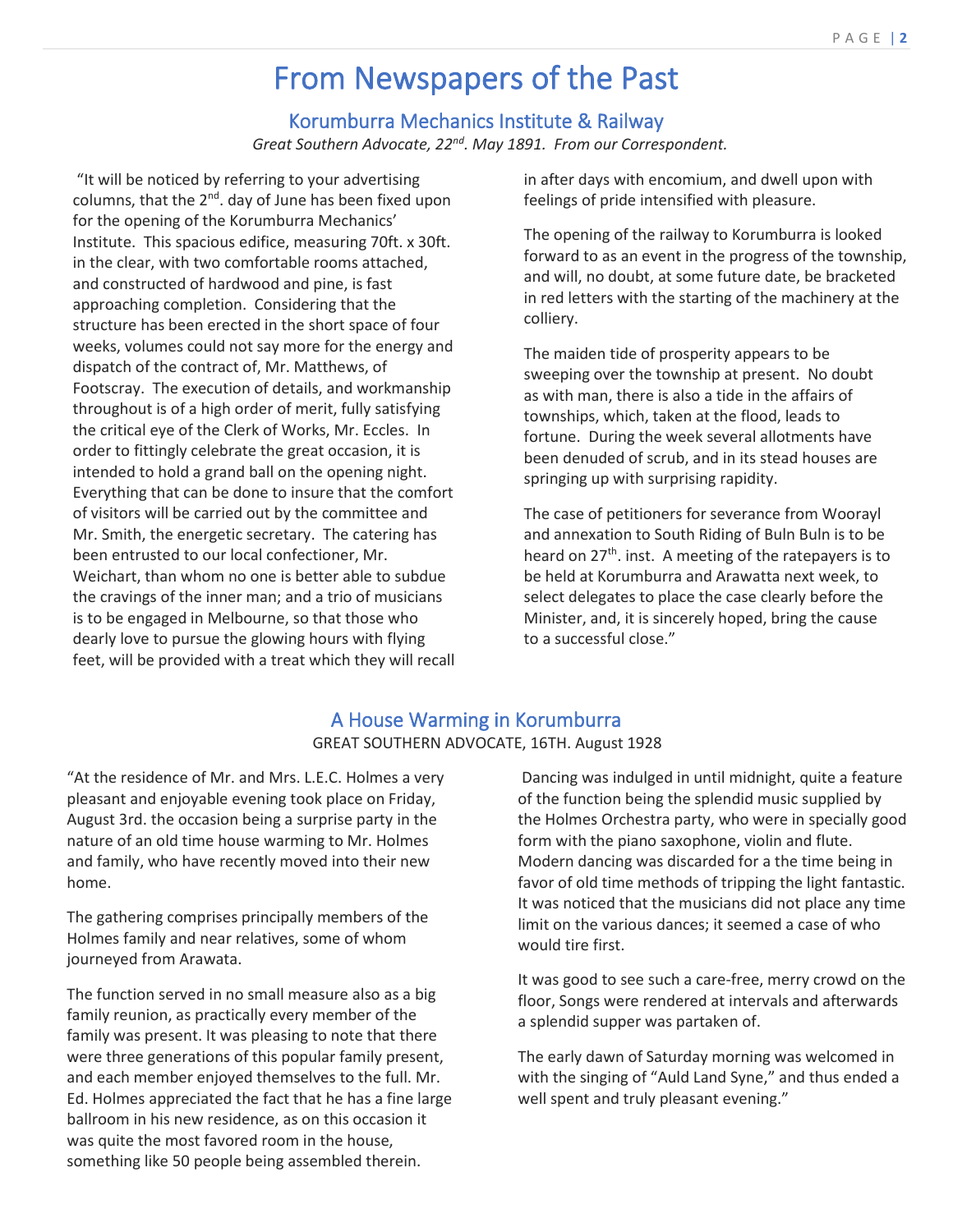## Jumbunna Hotel

#### GREAT SOUTHERN ADVOCATE (Korumburra, Vic. : 1889 - 1906, 1914 - 1919, 1921 - 1940),

Thursday 20 September 1894, page 3

"JUMBUNNA HOTEL. - Mr. Kurrle, the proprietor of the newly-erected hotel at Jumbunna entertained about 50 of his friends at a banquet on Thursday evening last to celebrate the opening. Among those present were Messrs. R. S. B. Young, Radovick, Breton, Long, Horsley,Dr. McKenzie, Shiels, Gerrand, A. Mackay, Grant, S. Davies, and Eadie. The banquet room was splendidly laid out, and after full justice had been done to the good things provided, the following toasts were- proposed and responded to  $: -$  "The Queen," proposed by Mr.

Young ; " Parliament," proposed by Mr. Long, responded to by Dr. McKenzie; "The New Hotel and Host," proposed by Mr. S. Davis. Flemington, and supported by Messrs. Radovick and Eadie, responded to by Mr Kurrle "The Township and Mine," by Mr. Oliphant, and responded by Messrs. Long, Briggs, Gerrand, Horseley and Grant - The "Ladies" and "Press" brought a most enjoyable dinner to a conclusion, everything passing off with the greatest eclat. In the evening Mr. Kurrle gave a ball in. the Public Hall, which was largely attended."

Adam Cochrane is from 2 Lynn Street, Jumbunna (site of former Jumbunna Hotel). Adam has done some work on excavating the site of the Jumbunna Hotel. He is interested in getting guidance as to where to dig for more interesting finds. He has already uncovered the cellar. If you can contribute any information, please contact Adam: adam.cochrane@education.vic.gov.au

# Historical Society Enquiries - December to January

#### **The society continues to receive and respond to many enquiries for historical information. Here's a list of the enquiries since December 2021.**

- Danial Anderson has been enquiring about the HOGAN, GARTON and MUNRO names. Frederick Garton served in WW1, as did Leslie Robert Hogan. Annie Munro and Leslie Robert Hogan married in 1921.
- Carol McCulloch wanted to know more about Mervis Burns GILBY born in Korumburra in 1910. He was the son of Florence Maud GILBY.
- Di Feldtmann is looking for information on Thomas JAMES and Mary Ann CHILD(e)S. She was wanting in particular information on Mary Jane James said to have been born on 28th. December 1868.
- Ron Freeman is seeking information on his FREEMAN family. Arthur Freeman was the son of Claremont Freeman and Edith May (nee Cruickshank).
- Christine Walker was seeking information on the history of the home at 8 Station Street, Korumburra.
- Sandra Wright is seeking information on Edith MILLER who died at Korumburra in1908. Her daughter Esther married Charles HEENAN.
- Lisa Greenwood sent information on the ELLIOTT and SPENCE families.
- There was an enquiry about KORUMBURRA MOTORS, the business of Herbert C. DEANE.
- Barbara Knott sent the original agreement between her husband's father William George

KNOTT and the STRZELECKI PRIORIETARY LIMITED.

- Mark Morris enquired about a brother of his grandfather, William MORRIS. He is seeking more information on this man who was a miner and a band master in the late 1890/early 1900s.
- Shirley Meredith enquired about her Grandfather John Thomson BLAIR, born in Korumburra in 1903.
- Lyn Mayer has enquired about the WALMSLEY family. She has sent family information which we will add to the archives.